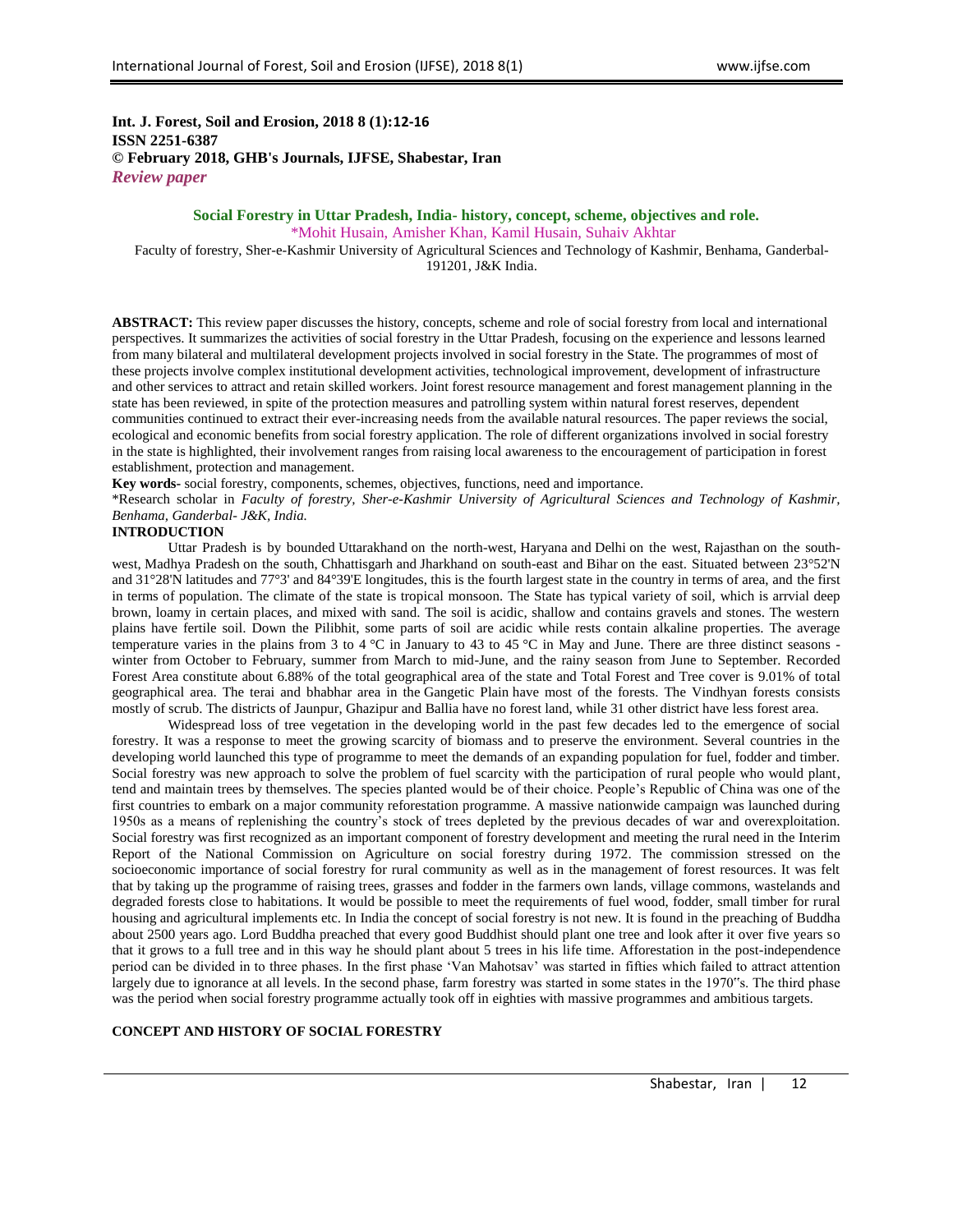The word Social forestry was coined by Westoby and used in the Ninth Commonwealth Forestry Congress in 1968. According to Prasad (1985) "Forestry outside the conventional forests which primarily aims at providing continuous flow of goods and services for the benefit of people". Social forestry projects take varying forms depending on the particular (political, economic, cultural, ecological) environment and remain flexible because of the "social creativity" of the participating interest groups shaping this forest management. The main objective of existing social forestry programs is to provide forest products in rural areas where they are most needed. This objective is achieved by establishing multi-purpose tree plantations to supply fuel and small timber and to provide food, fodder, shade and the environmental stability that is necessary for continued food production. These plantations also generate income and employment, both directly, by providing jobs in planting, harvesting, and marketing, and indirectly, by providing raw materials for cottage industries. The plantations are established on presently unproductive or unused land, for example, by strip planting along road, canal and rail sides and by block planting on village common land, wastelands and degraded forests. First attempt of tree plantation outside forest boundary was made in 1935 in United Province. In 1952 attempts were made to plant trees on private farm bunds. In 1973 National Commission on Agriculture (NCA) stressed the need for manmade forests outside the existing forest. After 1975 with financial help from various international organizations, SF plantation started on large scale in many states of India.

### **NEED OF SOCIAL FORESTRY**

This need for a social forestry scheme was felt as India has a dominant rural population that still depends largely on fuel wood and other biomass for their cooking and heating. This demand for fuel wood will not come down but the area under forest will reduce further due to the growing population and increasing human activities. Yet the government managed the projects for five years then gave them over to the [village panchayats](https://en.wikipedia.org/wiki/Village_panchayats) (village council) to manage for themselves and generate products or revenue as they saw fit.

## **OBJECTIVES OF SOCIAL FORESTRY**

Social Forestry means development of forests on community land solely to be used by the community to meet their needs. There are two main objectives in social forestry:

1. Using the public and common land of the village to produce in a decentralized manner firewood, fodder and small timber to meet the local needs (particularly poor people) and also to conserve soil and water.

2. Reducing the pressure on natural forests. In the absence of alternate resources village people tend to exploit the natural forests. This is unavoidable as their needs and that of their livestock (grazing cattle) has to be met by the nearby forests. If an alternate forest is developed with their co-operation they would also be interested in protecting the natural forests.

## **SOCIAL FORESTRY SCHEME IN UTTAR PRADESH**

Social forestry is a major scheme funded by State Government for tree plantation. Plantations is carried out on various type of community land, canals, rail, and on land available on road side to ensure the availability of timber, fuel wood, fodder, small forest produce etc., in rural areas of all the districts in the state. This ensures the availability of raw material for small timber industries for rural people. Social forestry scheme is being implemented in the following manner on the basis of financial sources in Uttar Pradesh.

**1. Social forestry scheme (General)**-This scheme is being implemented in all the districts of the state. Industrial pulp wood plantation scheme implemented till the year 2011-12 has come to an end during the year 2012-13. The committed works of the scheme has been included in the social forestry scheme.

- **Social forestry** special component sub plan Social forestry scheme is being implemented through the fund received from social welfare department for the welfare of scheduled castes under special component plan. Under this tree plantations work is carried out in scheduled caste abundant regions.
- **Social forestry** tribal sub plan Plantation is done on community land in rural areas in tribe abundant regions under social forestry scheme through the fund received from social welfare department for the welfare of scheduled tribes under tribal sub plan.

**2. Social forestry in urban areas**- In this scheme ornamental and shady trees are planted on the unused land alongside the roads and parks for environment protection and beautification in urban areas.

**3**. **Green belt development scheme**- Green belt development has got a priority by the honourable chief minister. In view of this tree plantations is being carried out from the year 2012-13 through the financing from forest corporation and green belt development scheme has been started in the year 2013-14. This is scheme implemented in the entire state.

**4. Vir Abdul Hameed forest, wild life and environment protection award scheme**- This scheme was started in the year 2012- 13 with the aim to recognize the works of individuals/organizations who has done a commendable work to increase the tree cover, wild life and environment protection which awakens the spirit of forest and wild life conservation in the society.

**5. Forest research and expansion** The task of forest research is executed through the forests promoter, sal region (Bareilly), southern region (Kanpur) and Vindhyan region (Ram Nagar, Varanasi) under the chief forest conservator (Research) Uttar Pradesh, Kanpur. Departmental plantation is necessary to increase the productivity of tree plantations made by farmers on their private land or by other agencies by making them available high quality seedlings. In order to raise high quality seedlings supply of high quality selected seed source is of special importance.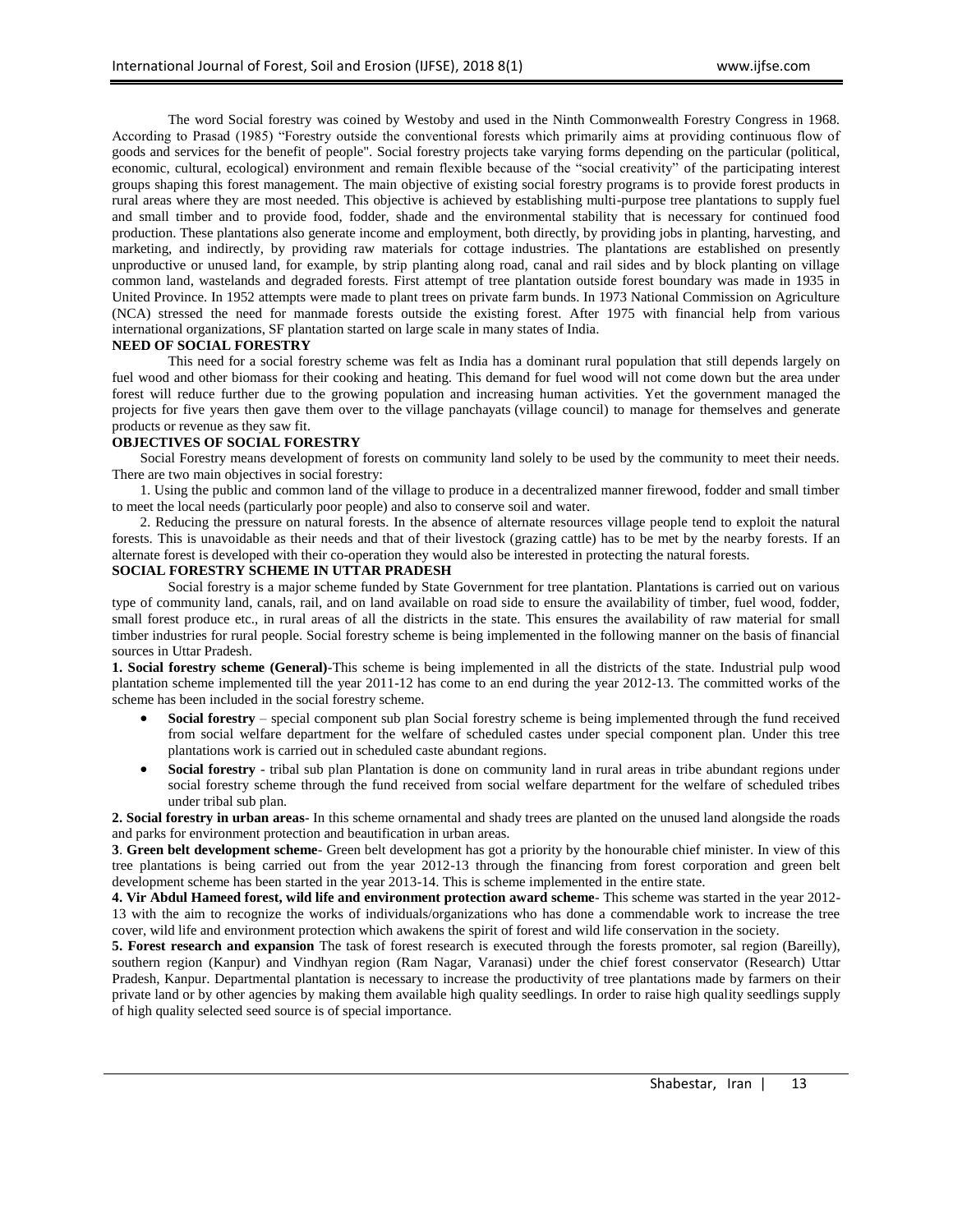**6. Organizing Forest festivals**-This scheme is being implemented by entire state. This increases the awareness towards forests and wild life among the public. Under this scheme tree plantation and up gradation of forest awareness centers is carried out in every district on the occasion of forest festivals. Under this scheme Rs. 20.00 lakhs has been spent during the year 2013-14.

**7. Nursery Management Scheme**-In this scheme nurseries of 8 to 12 feet height are being raised for plantations. This scheme is being implemented in the entire state.

**8. Children Forest Programme-** Social forestry programme creates strong awareness about environment and forests for the children in schools under "Children Forest Programme" which will contribute to the conservation of forests and environment in the long run by encouraging the involvement of school children in plantation activities and by educating the students through environment related awareness programmes. This programme is to be implemented in **Noida and Greater Noida, Lucknow, Varanasi, Allahabad, Kanpur and Agra districts**. A total number of **six hundred and fifty** schools are estimated to be covered under this programme.

#### **COMPONENTS OF SOCIAL FORESTRY**

The scope or components of social forestry defined by the Commission includes farm forestry, extension forestry, reforestation in degraded forests and recreation forestry**.** 

**1.Farm forestry:** Farm forestry is the name given to programmes which promote commercial tree growing by farmers on their own land Farm forestry was defined by NCA (1976) as the practice of forestry in all its aspects in and the around the farms or village lands integrated with other farm operations.

**2. Extension forestry:** Extension forestry is the practice of forestry in areas devoid of tree growth and other vegetation situated in places away from the conventional forest areas with the object of increasing the area under tree growth.

**3. Rehabilitation of degraded forests:** The degraded area under forests needs immediate attention for ecological restoration and for meeting the socio economic needs of the communities living in and around such areas.

**4. Recreation forestry:** Recreation forestry is the practice of forestry with the object of raising flowering trees and shrubs mainly to serve as recreation forests for the urban and rural population. This type of forestry is also known as Aesthetic forestry which is defined as the practice of forestry with the object of developing or maintaining a forest of high scenic value.

#### **ROLE OF SOCIAL FORESTRY**

Social forestry plays a pivotal role in national economy .Its potential as foods supplier, fuel wood, fodder, capacity to generate employment an improve national economy thought export earning was not realized earlier .After Independence, special emphasis was given to forest department. It is very difficult to achieve socio economic development of poor man community, provide rural employment and derive financial strength through earning foreign exchange to achieve this goal appropriate measures on the part of government may be taken update national policy. Social forestry play an important role in economic development and ecological stability. Growing trees provide numerous services such as environmental and ecological stability necessary for human sustenance. Forests are inevitable on earth for well being of mankind. They are not just the green cover we need to make the earth look beautiful; they have many functions integral for our survival and subsistence. They function as a resource for many aspects of human life. Afforestation outside the conventional forest area for the benefit of rural and urban communities.

1. **Climate Change Mitigation-** Forests clearly play an important and complex role in climate change. Deforestation and degradation are major contributors to GHG emissions. Yet forests can also help reduce the levels of carbon in the atmosphere as well as increase the resilience of vulnerable communities to climate change. Social forestry works for the empowerment of the millions of people who depend on forestland and resources for their daily needs. It aims to balance economic, environmental, and social uses of forests and to engage local people in SFM. When effectively employed, social forestry has great potential to protect and restore forests, conserve biodiversity, improve livelihoods, reduce vulnerability to climate change, and sequester carbon.

2. **Participation of local people**: Indifferent village people become very active when they are involved in this type of development projects, e.g., Arabari Project in West Bengal where local people have developed wonderful, sustainable afforestation project.

3. **Multiple Production:** Besides afforestation, fodder, vegetables and other agro- products become lucrative in the domestic market.

4. **All-round Economic Development:** A sustainable economic independence may be achieved by rural units that, in turn, may lead to integrated village development by the villagers themselves.

#### **CONCLUSION**

This paper reviews some of the general principles that can be learned from existing social forestry projects and schemes in the state. Some lessons for the organization and administration of future projects are intuitively reasonable, and apply to many economic development projects. Others are more specific to social forestry. Although social forestry has a fairly extensive history in some countries, and many new projects presently are being funded, documentation on their effectiveness is lamentably quite sparse. Social forestry play an important role in soil conservation, reduces the pressure on natural forest by provides them alternate source of firewood and fodder so that they need not go to the natural forests and protect the environment from various adverse climatic factors. Social forestry plantation also maintain or regulate the concept of energy crisis by producing above and below ground biomass on same land unit. It is seen from various studies and forest state report that forest cover has been increased by adopting various plantation techniques in India as well as in this state.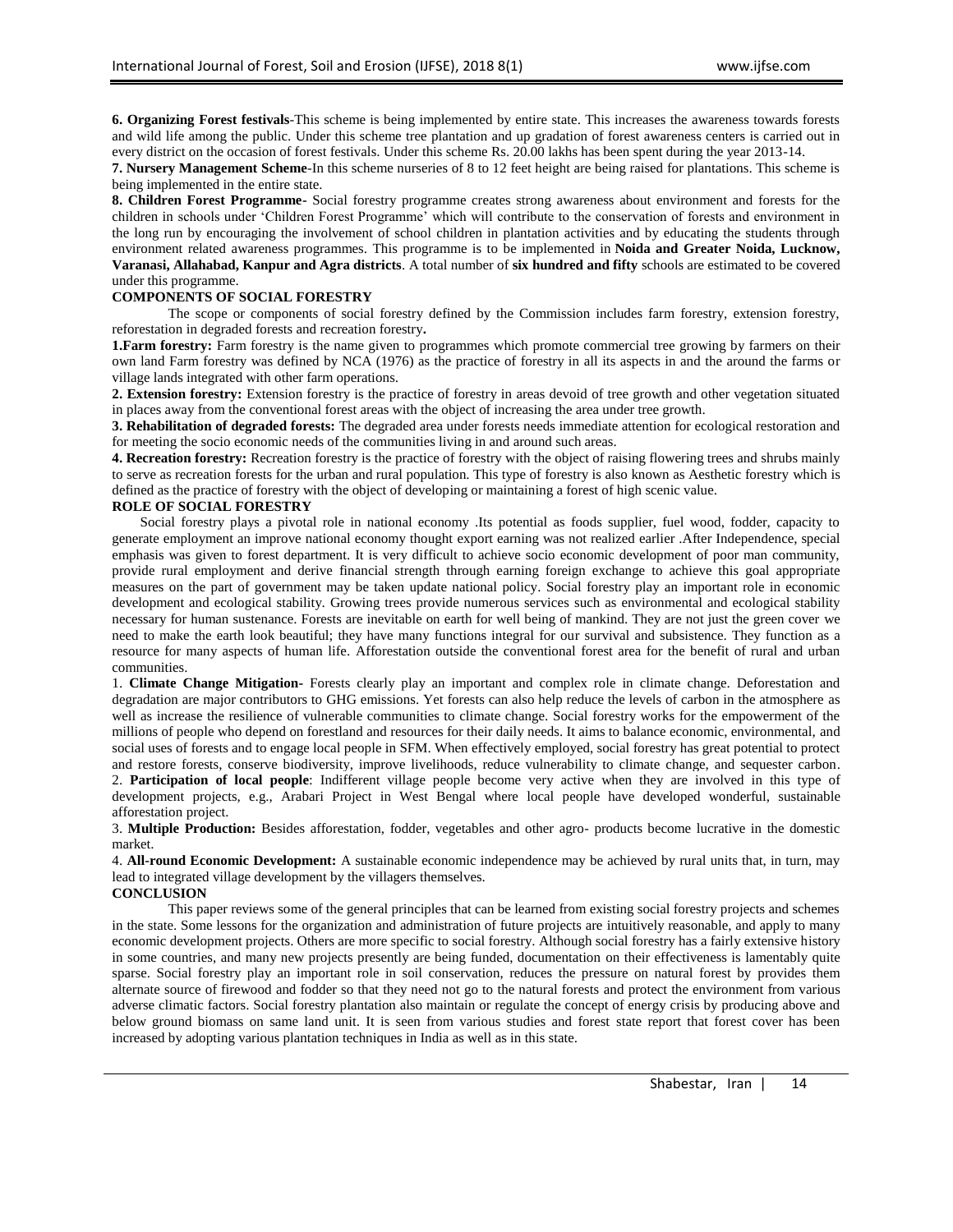

**Figure 1. Map showing social forestry project in district wise in Uttar Pradesh, India.**

## **REFERENCES**

A.S Gulera , "Production Consumption and Trade of Forest Production in India" ,1990, International Book Distributions, Dehradun.

Akhileshwar Pathak, "Contested Domains" 1994. Sage Publication Ltd. New Delhi.

Alam MS; Nema PK. 1994. Development and testing of power operated water chestnut decorticator. Unpublished B.Tech. Project report, J.N.K.Y.Y., Jabalpur.

C. Martin, "the Rainforest of West Africa",1991, Biskhouser Verlage, Switzerland.

Dwivedi,A.P.1992.Principles and Practices of Indian Silviculture. Surya publication, Dehradun.

G. A. Baston."Empire Forestry and the origins of Environmentalism,"2002, Cambridge University Press, U.K.

Gerald and Robin, "Beyond the Woodfuel Crisis", 1988, Earthscan Publication Ltd., London. [14] M.V. Nadkarni, "The Political Economy of Forest Use and Management ,1989, sage Publication, New Delhi.

Government of India "The National Commission on Agriculture Report - 1973"

H .Rangan, "of Myths and Movments",2000, Oxford University Press, New Delhi.